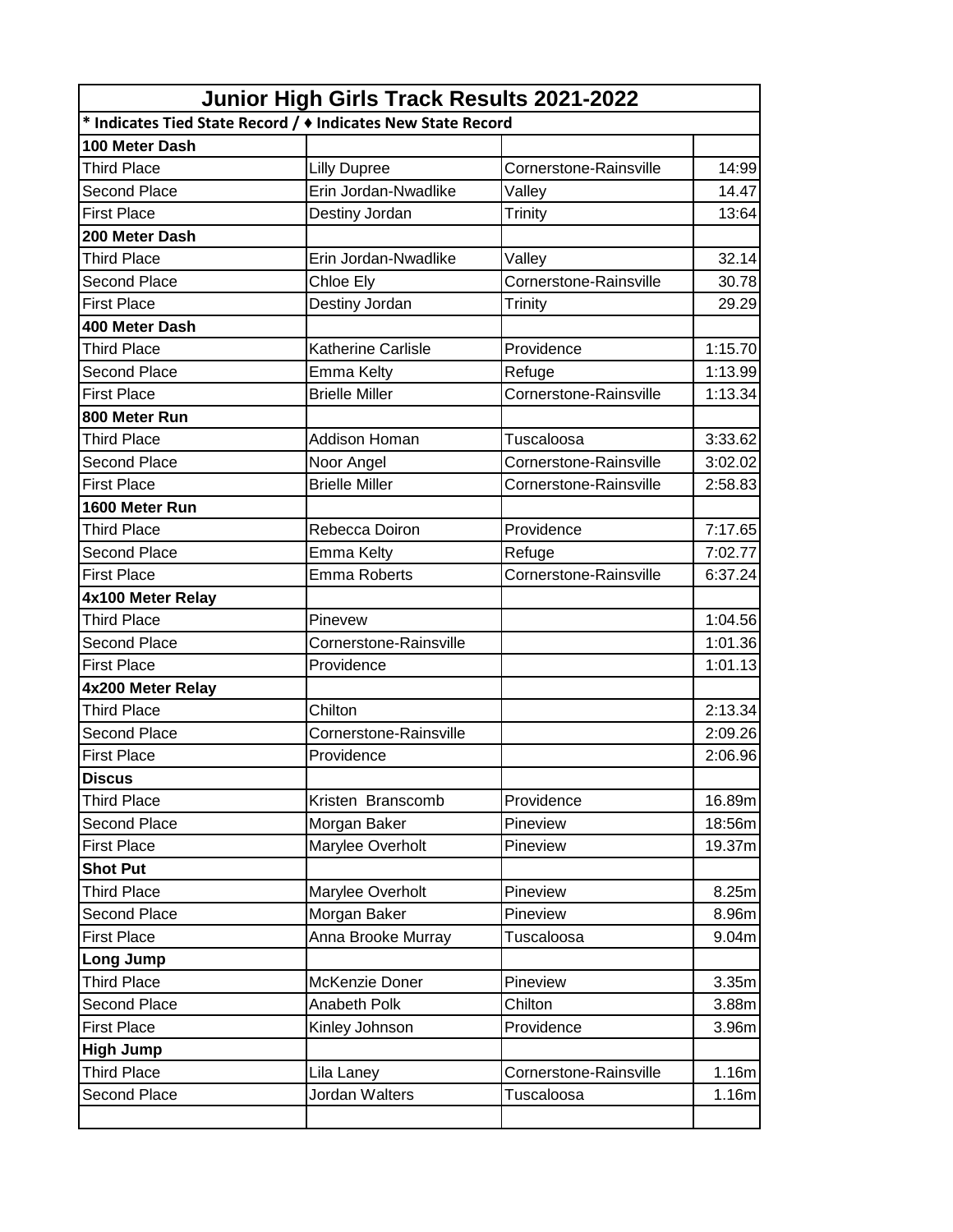| Junior High Girls Track Results 2021-2022 |                                          |                               |       |  |
|-------------------------------------------|------------------------------------------|-------------------------------|-------|--|
| First Place *                             | <b>Lilly Dupree</b>                      | <b>Cornerstone-Rainsville</b> | 1.42m |  |
| <b>Triple Jump</b>                        |                                          |                               |       |  |
| <b>Third Place</b>                        | Jaylee Brown                             | Cornerstone-Rainsville        | 7.92m |  |
| Second Place                              | Jordan Walters                           | Tuscaloosa                    | 8.05m |  |
| <b>First Place</b>                        | Aliza Raper                              | Providence                    | 8.19m |  |
|                                           | <b>OVERALL WINNERS JUNIOR HIGH GIRLS</b> |                               |       |  |
| <b>Third Place</b>                        | Pinevew                                  | 61 Points                     |       |  |
| Second Place                              | Providence                               | 98 Points                     |       |  |
| <b>First Place</b>                        | Cornerstone-Rainsville                   | 103 Points                    |       |  |
|                                           |                                          |                               |       |  |